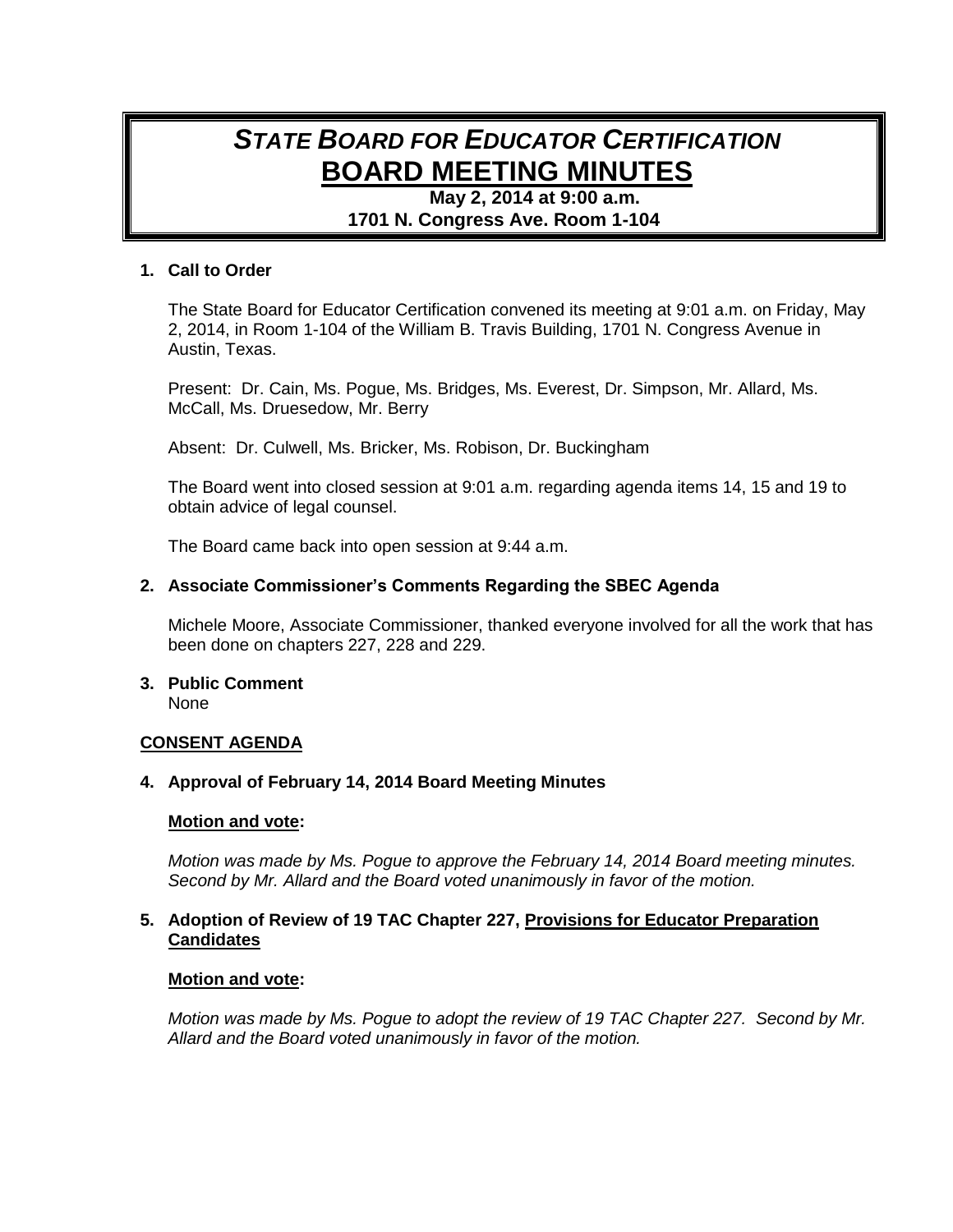# **6. Adoption of Review of 19 TAC Chapter 228, Requirements for Educator Preparation Programs**

## **Motion and vote:**

*See item 9 for motion and vote.*

# **7. Adoption of Review of 19 TAC Chapter 229, Accountability System for Educator Preparation Programs**

# **Motion and vote:**

*See item 9 for motion and vote.*

# **8. Adoption of Review of 19 TAC Chapter 247, Educators' Code of Ethics**

## **Motion and vote:**

*See item 9 for motion and vote.*

# **9. Adoption of Review of 19 TAC Chapter 250, Administration**

## **Motion and vote:**

*Motion was made by Ms. Everest to adopt the reviews in items 6, 7, 8 and 9. Second by Ms. McCall and the Board voted unanimously in favor of the motion.*

# **INFORMATION ONLY**

## **10. Update from Panel of Mental Health Experts Required by Senate Bill 460**, **82nd Regular Session, for Implementation of Texas Education Code,§21.044(c-1) and (c-2)**

*Presentation to the Board regarding training materials, created by a panel of experts in response to Senate Bill 460, for the detection of students with mental or emotional disorders to be used by educator preparation programs.*

#### **DISCUSSION AND ACTION**

## **11. Litigation Settlement Options in Pending or Contemplated Litigation, Disciplinary Cases, and Pending Litigation (10:00 a.m.)**

*The Board may meet in closed Executive Session, pursuant to section 551.071(2) and/or 551.071(1), of the Texas Government Code, to seek legal advice regarding pending or contemplated litigation or settlement of same, and contested cases related to educator discipline and other matters arising under 19 Texas Administrative Code Chapter 249. Pursuant to section 551.102 of the Texas Government Code, any final action on matters discussed in Executive Session must be made in an open meeting.*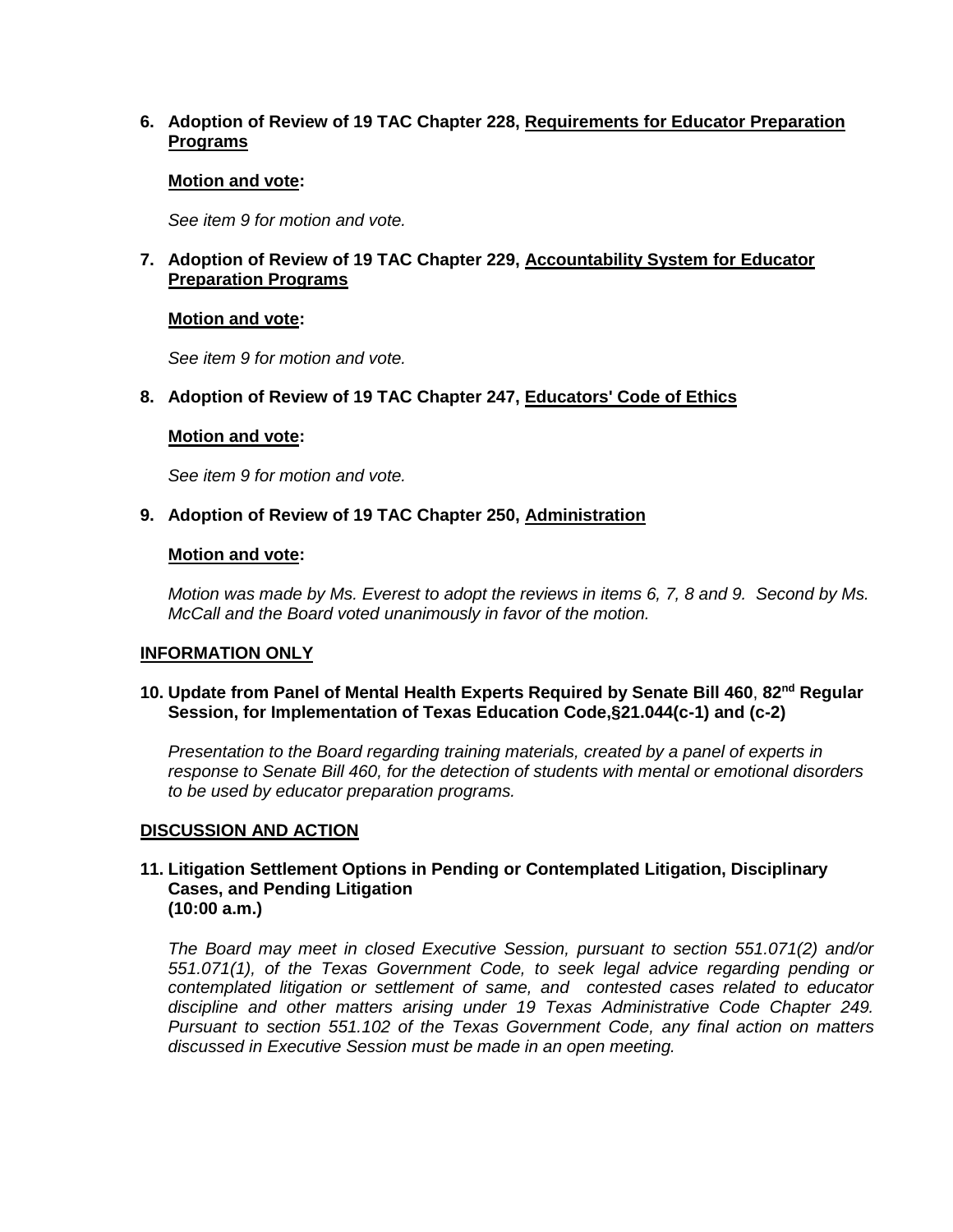#### *A. Contested Cases*

#### *I. No Answer Defaults*

1) Docket No. 5070-EC-0612, *Texas Education Agency, Educator Leadership and Quality Division v. Brandy Bliss Kilpatrick;* Action to be taken: Consideration of Issuance of Default Judgment.

Staff recommendation: 2 years suspension and eight hours of ethics training

2) Docket No. 5069-EC-0612, *Texas Education Agency, Educator Leadership and Quality Division v. Susan Denise Weinzettle;* Action to be taken: Consideration of Issuance of Default Judgment.

Staff recommendation: Revocation

3) Docket No. 5068-EC-0612, *Texas Education Agency, Educator Leadership and Quality Division v. Jonathan B. Thompson;* Action to be taken: Consideration of Issuance of Default Judgment.

Staff recommendation: Revocation

4) Docket No. 0996-EC-1013, *Texas Education Agency, Educator Leadership and Quality Division v. Kimberly Shannon Hines;* Action to be taken: Consideration of Issuance of Default Judgment.

Staff recommendation: Revocation

5) Docket No. 4171-EC-1213, *Texas Education Agency, Educator Leadership and Quality Division v. Rene Adrian Alvarez;* Action to be taken: Consideration of Issuance of Default Judgment.

Staff recommendation: 1 year suspension

6) Docket No. 4170-EC-1213, *Texas Education Agency, Educator Leadership and Quality Division v. Sylvia Ayala;* Action to be taken: Consideration of Issuance of Default Judgment.

Staff recommendation: 1 year suspension

7) Docket No. 4169-EC-1213, *Texas Education Agency, Educator Leadership and Quality Division v. Rosalyn E. Lee;* Action to be taken: Consideration of Issuance of Default Judgment.

Staff recommendation: 1 year suspension

8) Docket No. 4172-EC-1213, *Texas Education Agency, Educator Leadership and Quality Division v. Sonya Lynette Parker;* Action to be taken: Consideration of Issuance of Default Judgment.

Staff recommendation: 1 year suspension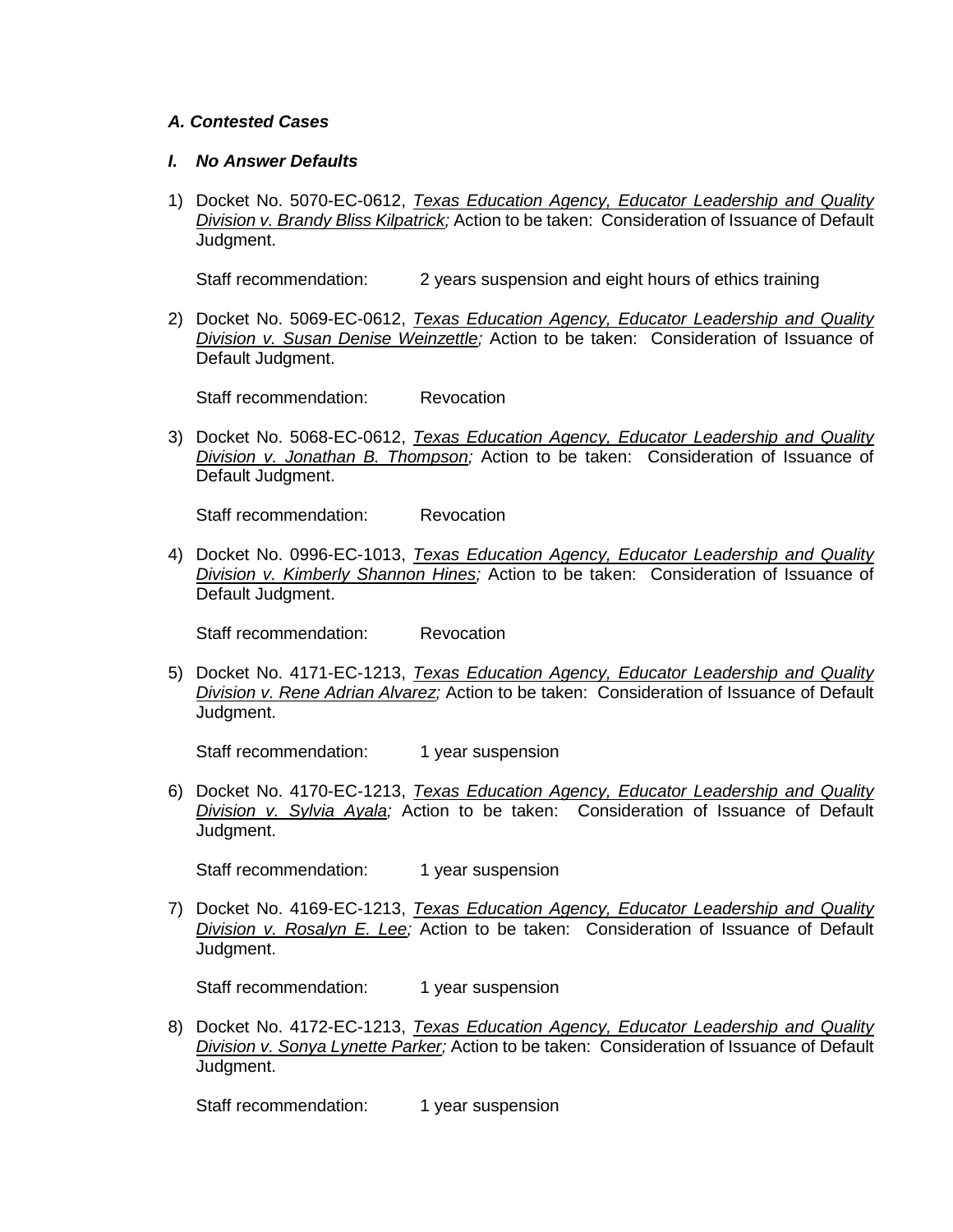9) Docket No. 8115-EC-1213, *Texas Education Agency, Educator Leadership and Quality Division v. Jennifer Blakely;* Action to be taken: Consideration of Issuance of Default Judgment.

Staff recommendation: 1 year suspension

10) Docket No. 3206-EC-1213, *Texas Education Agency, Educator Leadership and Quality Division v. William Taylor Duncan, Jr.;* Action to be taken: Consideration of Issuance of Default Judgment.

Staff recommendation: Revocation

11) Docket No. 3208-EC-0114, *Texas Education Agency, Educator Leadership and Quality Division v. James Michael Murphy;* Action to be taken: Consideration of Issuance of Default Judgment.

Staff recommendation: Permanent Revocation

12) Docket No. 0999-EC-1113, *Texas Education Agency, Educator Leadership and Quality Division v. Charlie J. Carter;* Action to be taken: Consideration of Issuance of Default Judgment.

Staff recommendation: Revocation

13) Docket No. 9100-EC-1113, *Texas Education Agency, Educator Leadership and Quality Division v. Lisa Amber Ledbetter;* Action to be taken: Consideration of Issuance of Default Judgment.

Staff recommendation: Revocation

14) Docket No. 0998-EC-1113, *Texas Education Agency, Educator Leadership and Quality Division v. Terri Shelton Berry;* Action to be taken: Consideration of Issuance of Default Judgment.

Staff recommendation: Revocation

#### **Motion and vote:**

*Motion made by Ms. Druesedow to approve staff's request for issuance of default judgments and enter Final Orders consistent with staff's recommendation in each of the above numbered cases, 1 through 14. Second was made by Ms. Everest and the Board voted unanimously in favor of the motion.*

#### **II. Proposals for Decision**

15) Docket No. 701-14-0175.EC, *Texas Education Agency, Educator Leadership and Quality Division v. Silvestre Moreno, Jr.;* Action to be taken: Consideration of Proposal for Decision and Issuance of Final Order.

ALJ Recommendation: Revocation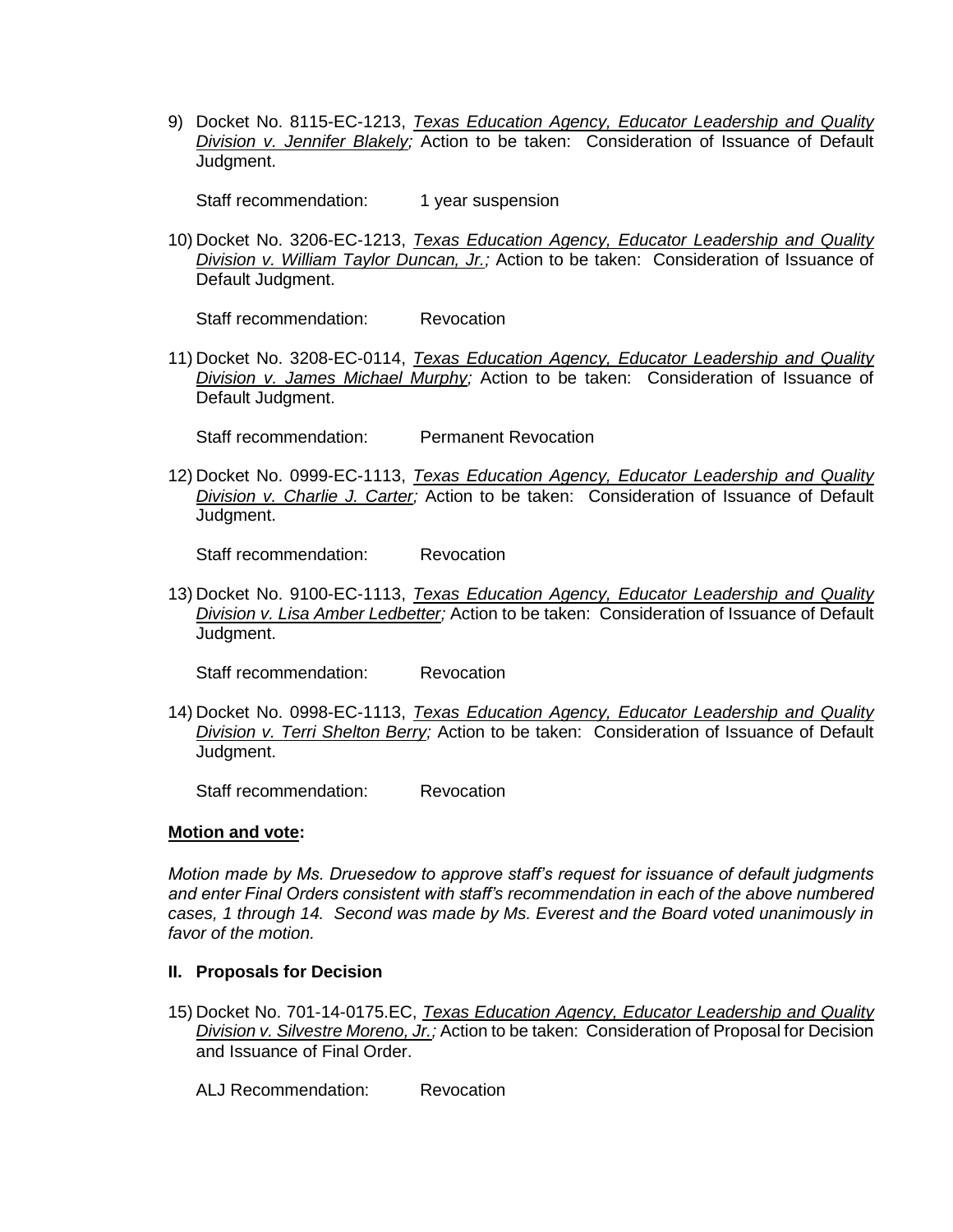Staff Recommendation: Revocation

Mr. Moreno signed up to appear before the Board but he did not show up.

#### **Motion and vote:**

*Motion made by Ms. Druesedow to accept the proposal for decision and issue a final order consistent with the ALJ's recommendation. Second was made by Ms. Everest and the Board voted unanimously in favor of the motion.*

16) Docket No. 701-14-0022.EC, *Texas Education Agency, Educator Leadership and Quality Division v. Abelardo O. Guillen;* Action to be taken: Consideration of Proposal for Decision and Issuance of Final Order.

| ALJ Recommendation:          | 6 years suspension, with the term of the suspension<br>running concurrently with the period of community<br>supervision. |
|------------------------------|--------------------------------------------------------------------------------------------------------------------------|
| <b>Staff Recommendation:</b> | 6 years suspension, with the term of the suspension<br>running concurrently with the period of community<br>supervision. |

#### **Motion and vote:**

*Motion made by Mr. Allard to accept the proposal for decision and issue a final order consistent with the ALJ's recommendation. Second was made by Ms. Pogue and the Board voted unanimously in favor of the motion.*

- 17) Docket No. 701-14-0814.EC, *Texas Education Agency, Educator Leadership and Quality Division v. Juan C. Correa;* Action to be taken: Consideration of Proposal for Decision and Issuance of Final Order.
	- ALJ Recommendation: 1 year suspension

Staff Recommendation: 1 year suspension

#### **Motion and vote:**

*Motion made by Ms. Bridges to accept the proposal for decision and issue a final order consistent with the ALJ's recommendation. Second was made by Ms. Druesedow and the Board voted unanimously in favor of the motion.*

18) Docket No. 701-13-5421.EC, *Texas Education Agency, Educator Leadership and Quality Division v. Gerald Owen Young;* Action to be taken: Consideration of Proposal for Decision and Issuance of Final Order.

ALJ Recommendation: Revocation

Staff Recommendation: Permanent Revocation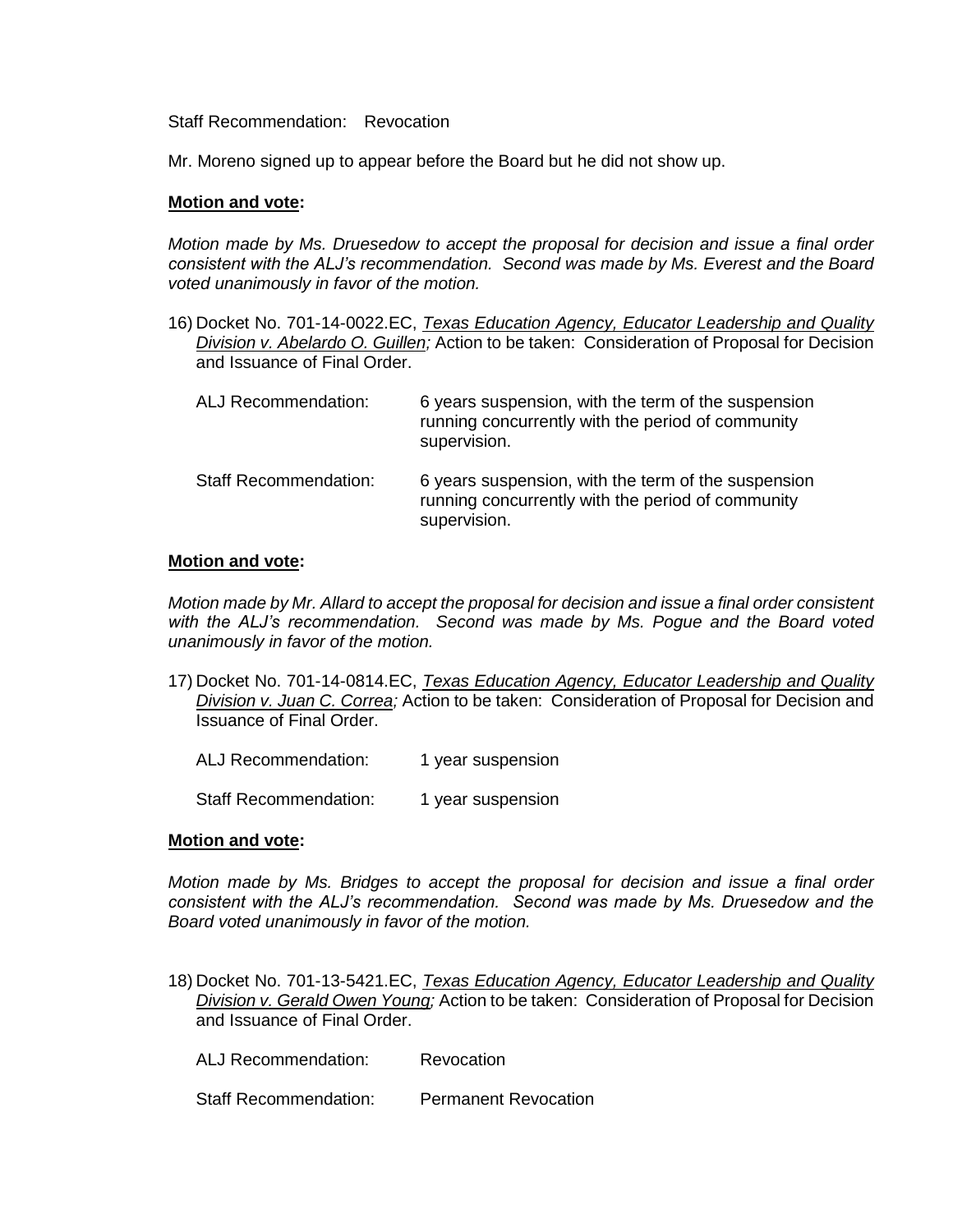# **Motion and vote:**

*Motion made by Mr. Allard to accept the proposal for decision and issue a final order, consistent with the ALJ's recommendation, as amended, to permanently revoke respondent's certfication. Second was made by Ms. Bridges and the Board voted unanimously in favor of the motion.*

# **III. Motions for Rehearing**

19) Docket No. 701-13-3491.EC, *Texas Education Agency, Educator Leadership and Quality Division v. Jennifer Melissa McMannis;* Action to be taken: Consideration of Proposal for Decision and Issuance of Final Order.

Staff announced that McMannis's motion for rehearing was overruled by operation of law.

20) Docket No. 701-13-0179.EC, *Texas Education Agency, Educator Leadership and Quality Division v. Elizabeth Kiel;* Action to be taken: Consideration of Proposal for Decision and Issuance of Final Order.

Staff announced that Kiel's motion for rehearing was overruled by operation of law.

# **IV. Appeals**

- 1) *Don Madden v. State Board for Educator Certification;* Cause No. 03-11-00584-CV, In the Court of Appeals, Third Judicial District, Austin, Texas.
- 2) *State Board for Educator Certification v. Robert D. Lange*; Cause No. 03-12-00453-CV, In the Court of Appeals, Third Judicial District, Austin, Texas.
- 3) *State Board for Educator Certification v. Erasmo Montalvo*; Cause No. 03-13-00370-CV, In the Court of Appeals, Third Judicial District, Austin, Texas.
- 4) *State Board for Educator Certification v. Erasmo Montalvo*; No. 13-0537, In the Supreme Court, Austin, Texas.
- 5) *Barry Ryan Davis v. Texas Education Agency, Educator Certification and Standards Division*; Cause No. D-1-GN-12-003413, In the 201st District Court of Travis County, Texas.

No discussion.

# *B. Pending Litigation*

The Board may discuss any other litigation arising after the date of posting or reasonably contemplated as of the date of the board meeting.

None.

# **12. Consideration of and Opportunity to Approve New Classes of Certificates**

Ms. Nix presented requests from Huston-Tillotson University (Austin, Texas) for approval to offer the Principal class of certification and East Texas Baptist University (Marshall, Texas) for approval to offer the Principal class of certification.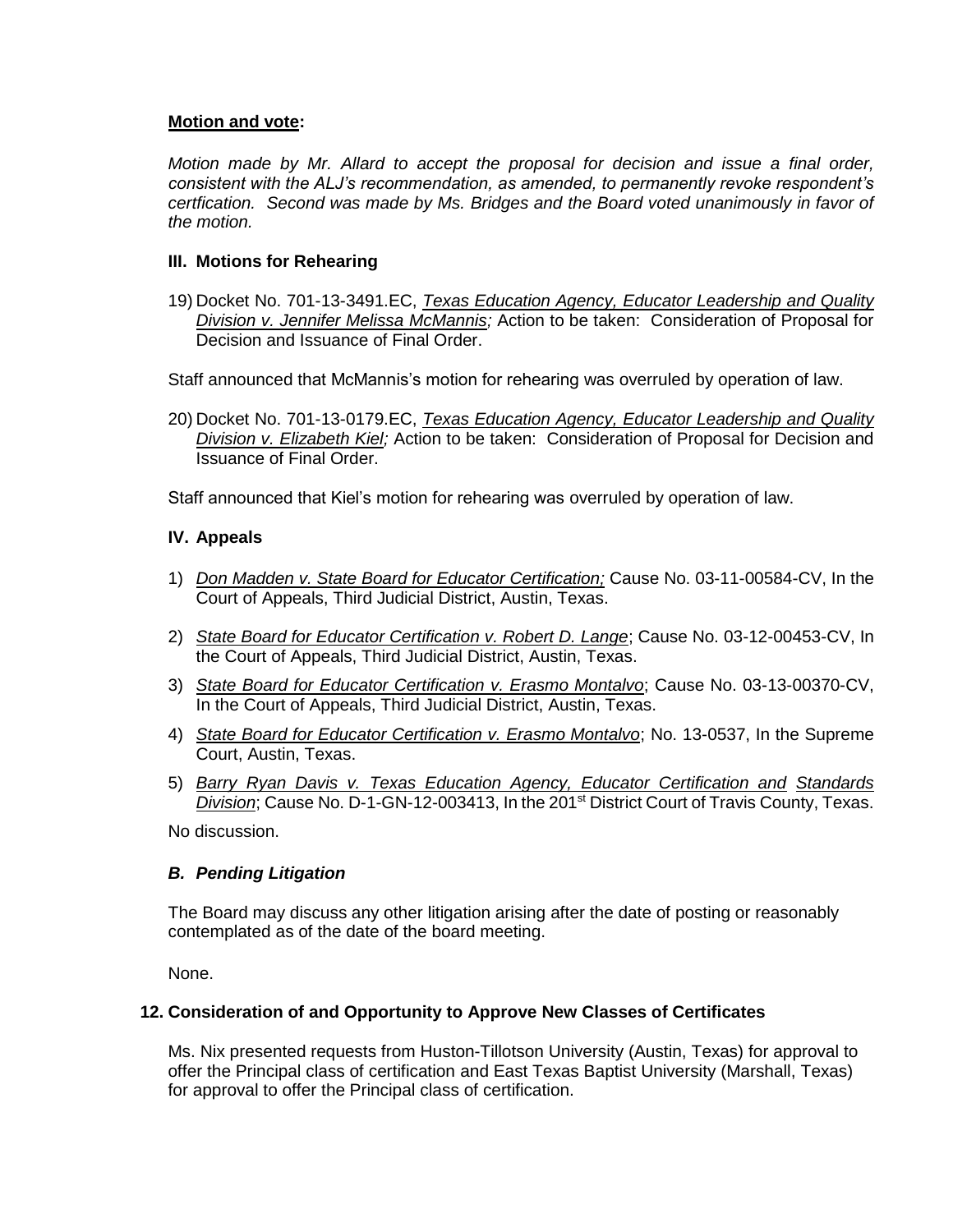Dr. Sargent, from East Texas Baptist University answered questions from the Board.

# **Motion and vote:**

*Motion made by Mr. Allard to approve the new classes of certificates for Huston-Tillotson University (Austin, TX), Principal Certification and East Texas Baptist University (Marshall, TX), Principal Certification. Second was made by Ms. McCall and the Board voted unanimously in favor of the motion.*

## **13. Consideration of and Opportunity to Approve the 2012-2013 Accountability System for Educator Preparation Programs (ASEP) Accreditation Statuses**

Ms. Nix presented the proposed 2012-2013 accountability and accreditation statuses for educator preparation programs.

## **Motion and vote:**

*Motion was made by Ms. Pogue to approve the 2012-2013 Accountability System for Educator Preparation Programs (ASEP) accreditation statuses using Standard I. Second was made by Ms. Druesedow and the Board voted unanimously in favor of the motion.*

## **14. Consideration of and Opportunity to Approve Educator Standards for New Certificates: Business and Finance: Grades 6-12, Marketing: Grades 6-12, Agriculture, Food and Natural Resources: Grades 6-12, and Health Science: Grades 6-12**

Ms. Cook presented this item that provides the Board the opportunity to approve Educator Standards, which define preparation and testing requirements, for four new career and technical certifications. There was discussion on whether rulemaking is being considered for the adoption of these standards.

#### **Motion and vote:**

*Motion made by Ms. Everest to adopt that standards as is and subject to review for future possible rule proposal. Second was made by Ms. Bridges and the Board voted unanimously in favor of the motion.*

## **15. Adoption of Proposed New 19 TAC Chapter 229, Accountability System for Educator Preparation Programs, §229.21, Transitional Provisions**

Mr. Byer presented this item for final adoption of rules to clarify the application of accountability standards, subject to State Board of Education review.

#### **Motion and vote:**

*Motion made by Ms. Everest to approve the proposed rules as presented. Second was made by Ms. Pogue and the Board voted unanimously in favor of the motion.*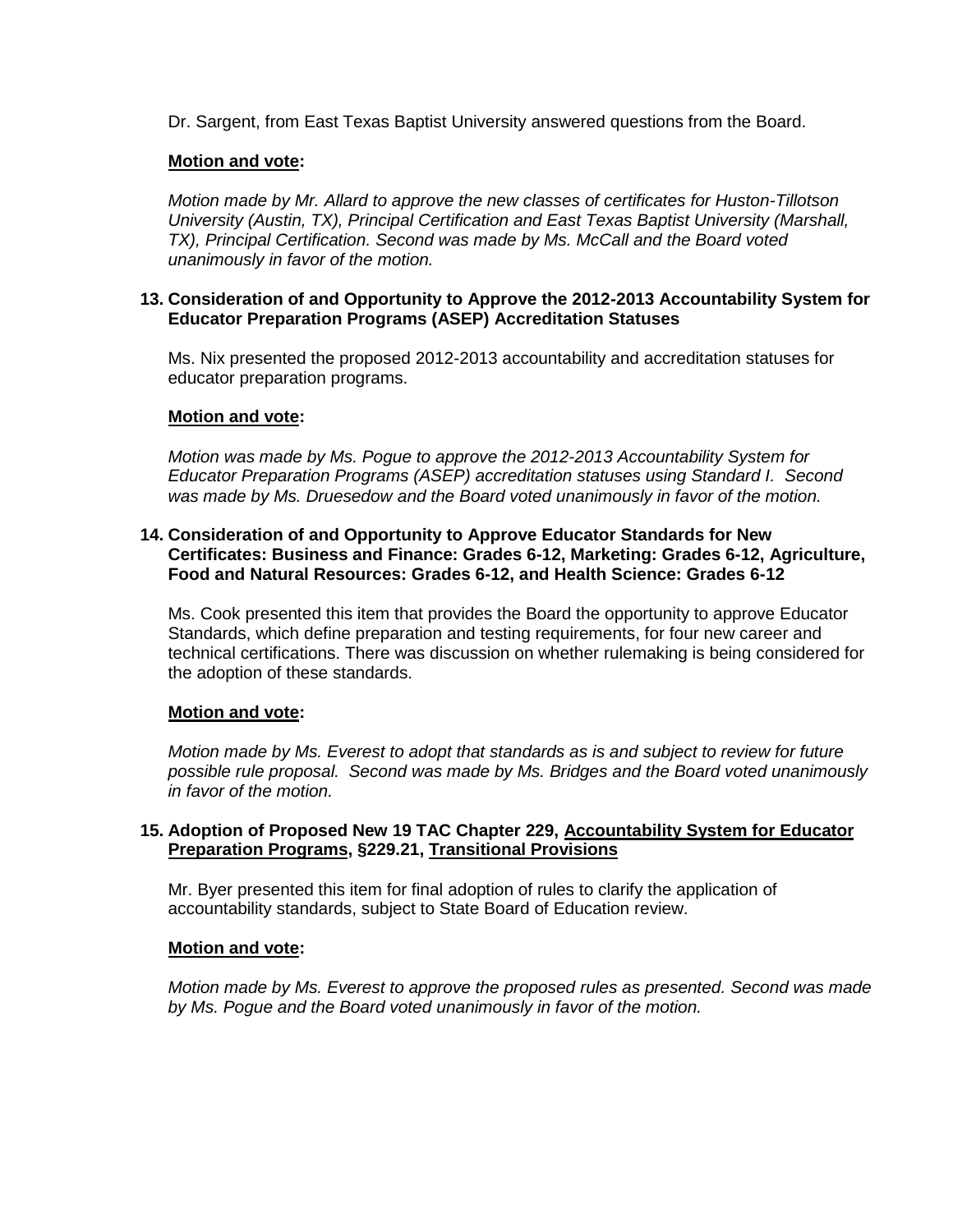# **16. Proposed Amendment to 19 TAC Chapter 249, Disciplinary Proceedings, Sanctions, and Contested Cases, Subchapter B, Enforcement Actions and Guidelines, §249.17, Decision-Making Guidelines**

Mr. Byer presented this item for approval for filing as proposed. This amendment to this rule would clarify the SBEC rule regarding the types of conduct that would result in permanent revocation or denial of a certificate and actions in other states that could result in disciplinary action in Texas

## **Motion and vote:**

*Motion made by Ms. Pogue to approve the proposed amendment as presented. Second was made by Mr. Allard and the Board voted unanimously in favor of the motion.*

## **17. Proposed Revisions to 19 TAC Chapter 227, Provisions for Educator Preparation Candidates**

Public comment was provided by Jennifer Canaday and Dr. Sandra West.

Mr. Regal presented this item, stating the proposed revisions are necessary as a result of House Bill (HB) 2012, 83rd Texas Legislature, Regular Session, 2013. The proposed revisions would update the rules to reflect current law, clarify minimum standards for all educator preparation programs (EPPs), allow for flexibility, and ensure consistency among EPPs in the state.

## **Motion and vote:**

*Motion made by Ms. Everest to amend Item 17, page 9, section 227.10 (a)(3)(A) to 2.75 GPA instead of 2.5. Second was made by Mr. Allard. Two members voted against the motion; five members voted in favor of the motion. The motion carries.*

Recess at 12:05 p.m. Reconvene at 12:23 p.m.

*Motion made by Ms. Pogue to approve the proposed revisions to chapter 227 as presented with a modification to 227.17 (a) (page 10 of item 17, remove "and the applicant must provide a written or electronic response accepting the offer"). Second was made by Mr. Allard and the Board voted unanimously in favor of the motion.*

## **18. Proposed Amendments to 19 TAC Chapter 228, Requirements for Educator Preparation Programs**

Mr. Regal presented this item, stating the proposed amendments are necessary as a result of House Bill (HB) 2012, 83rd Texas Legislature, Regular Session, 2013. The proposed amendments would update the rules to reflect current law, clarify minimum standards for all EPPs, allow for flexibility, and ensure consistency among EPPs in the state.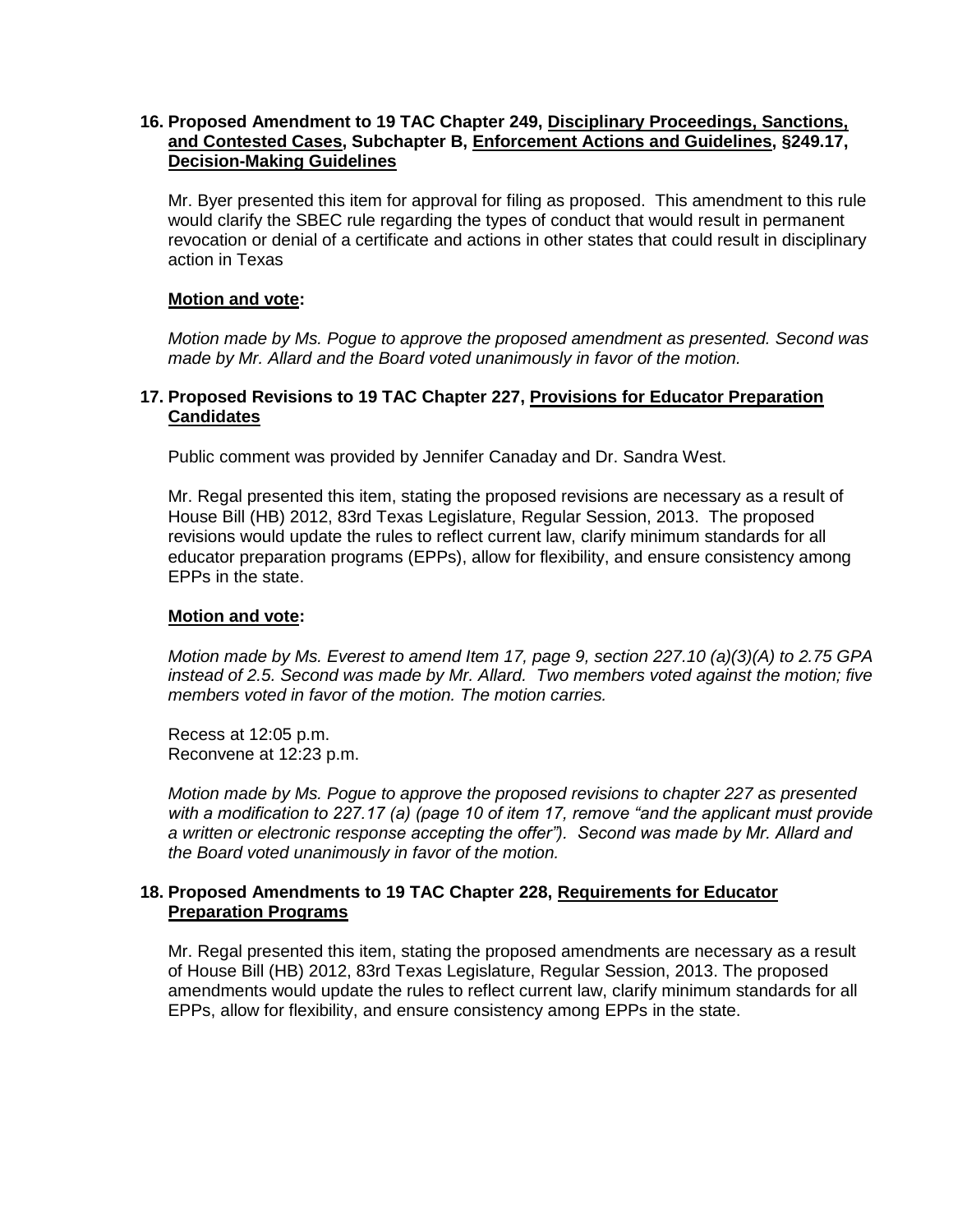# **Motion and vote:**

*Motion made by Mr. Allard to approve the proposed amendments as presented. Second was made by Ms. Druesedow and the Board voted unanimously in favor of the motion.*

# **19. Proposed Amendments to 19 TAC Chapter 229, Accountability System for Educator Preparation Programs**

Mr. Regal presented this item stating House Bill 2012, 83rd Texas Legislature, Regular Session, 2013, requires the Texas Education Agency (TEA), the SBEC, and the Texas Higher Education Coordinating Board (THECB) to perform a joint review of the existing standards for preparation and admission that are applicable to EPPs. Due to its related nature, a review of Chapter 229 was also conducted, resulting in proposed amendments to those rules. The proposed amendments would update and make uniform definitions, modify the standards used for enforcing the reporting of data, clarify the standards used for accountability and modify the use of the small size exception for accountability purposes, and establish a new process for challenging sanctions imposed on programs that fail the accountability system.

## **Motion and vote:**

*Motion made by Ms. Everest to approve the proposed amendments as presented. Second was made by Mr. Allard and the Board voted unanimously in favor of the motion.*

#### **20. Proposed Amendment to 19 TAC Chapter 250, Administration, Subchapter B, Rulemaking Procedures, §250.20, Petition for Adoption of Rules or Rule Changes**

Mr. Byer presented this item. The proposed amendment to 19 TAC §250.20 would clarify references to the Texas Education Agency (TEA) and would update the petition form to reflect the name of the office to which the form should be mailed.

#### **Motion and vote:**

*Motion made by Mr. Allard to approve the proposed amendment as presented. Second was made by Ms. McCall and the Board voted unanimously in favor of the motion.*

#### **21. Action on Items Discussed in Executive Session**

Action on items discussed in executive session will be taken when the agenda item comes up for discussion, and action will occur during open session.

## **22. Sunset Matters, including:**

## **a) TEA staff reports on SBEC progress in addressing issues raised by the Sunset Commission or its staff for the 2013 legislature**

#### **b) Current and upcoming Sunset-related activity**

This item will be added to the August 1, 2014 SBEC Board meeting.